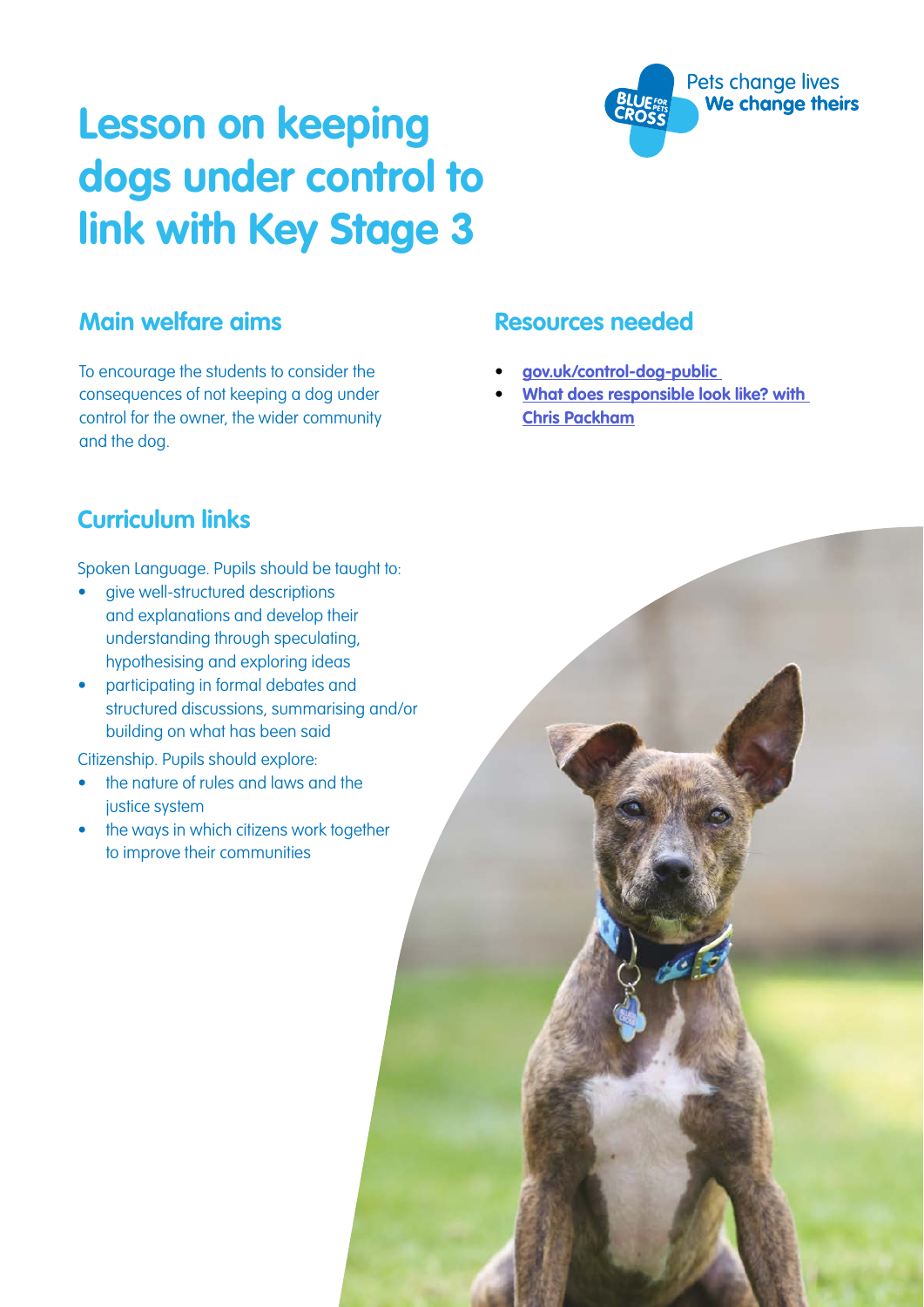#### **Introduction (20 minutes)**

- On an interactive whiteboard show the Blue Cross website and explore what Blue Cross does. Ask the group if they think that everyone has the right to own a dog? Discuss. Explain that having a dog is a big responsibility and it needs to be considered carefully before you take one on.
- To help protect owners, communities and dogs there are a number of laws in place that owners need to be aware of and ensure they adhere to. Explain that an important part of Blue Cross work is education for pet owners, and today they're going to be discussing the responsibilities of being a dog owner and the consequences if things go wrong.

#### **Main (30 minutes)**

- Split the class up into groups of no more than six preferably three or four. Give each group a worksheet to answer.
- Play the dog scenario video. Pause at 1.25 to freeze on the questions, then play once the children have completed the worksheet.

#### **Plenary (10 minutes)**

• Pull the class together to discuss any different opinions after the summary from Chris and if they have changed their mind on anything they had discussed as a group.